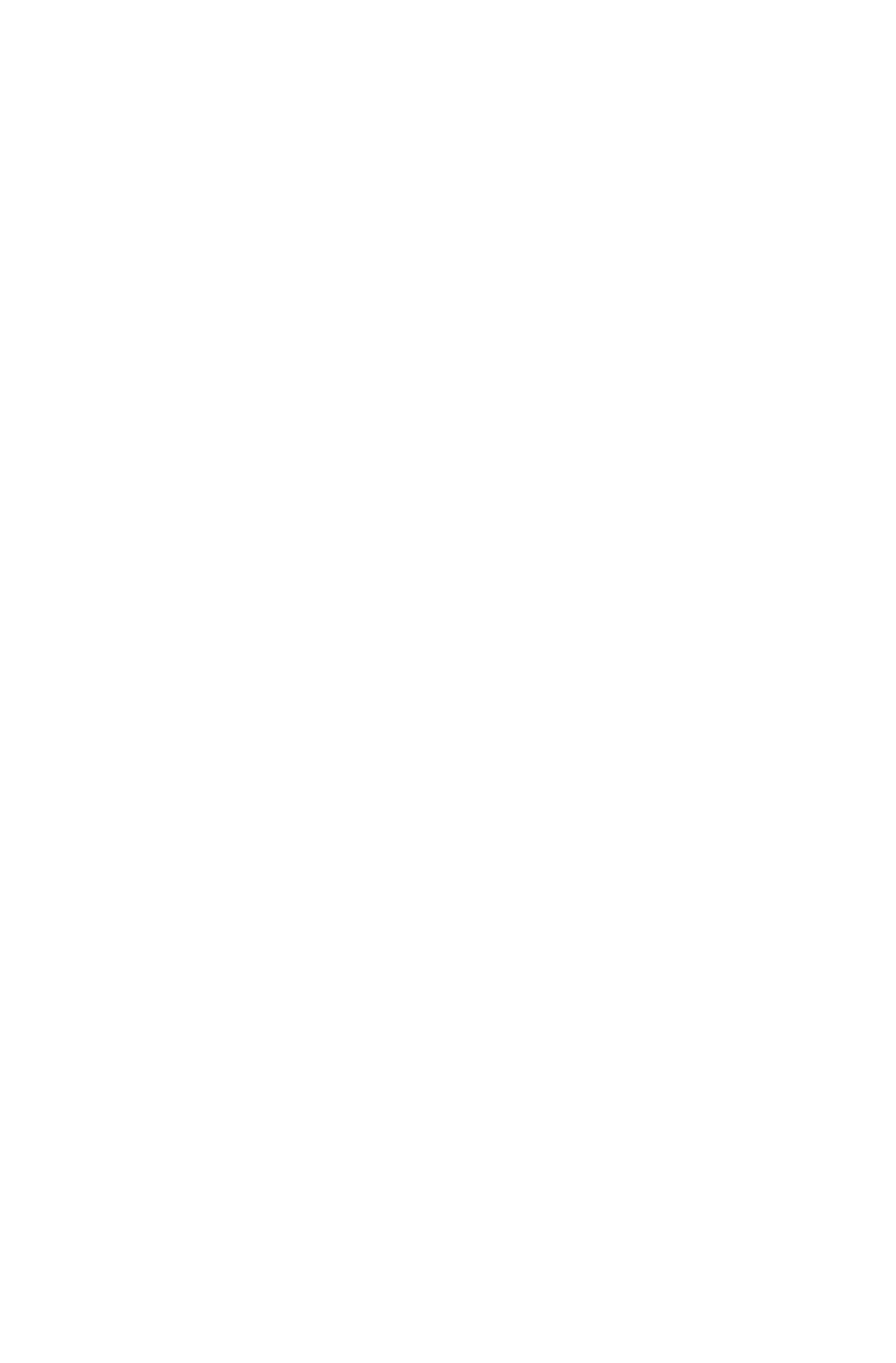# Ó<br>ÖÖ<br>Ö  $\overline{\mathbf{V}}$

Las emergencias pueden ser alarmantes y desconcertantes. Posiblemente te quedes sin luz. Podría ocurrir que pierdas contacto con las personas de quienes dependes. Quizás las calles queden inundadas u obstruidas. Tal vez tengas que salir apresuradamente de tu hogar y dirigirte a un sitio donde jamás has estado para refugiarte, comer y contar con ayuda médica.

Esas son cosas que no puedes controlar. Pero puedes tener autodeterminación y emplear la *toma de decisiones asistida* con personas en las que confías para desarrollar un plan sobre qué hacer en una emergencia. De esa manera, cuando la emergencia ocurra, estarás preparado y podrás poner tu plan en acción.

Esta guía incluye algunas acciones que puedes implementar y formas en las que puedes emplear la *toma de decisiones asistida* para prepararte para las emergencias.

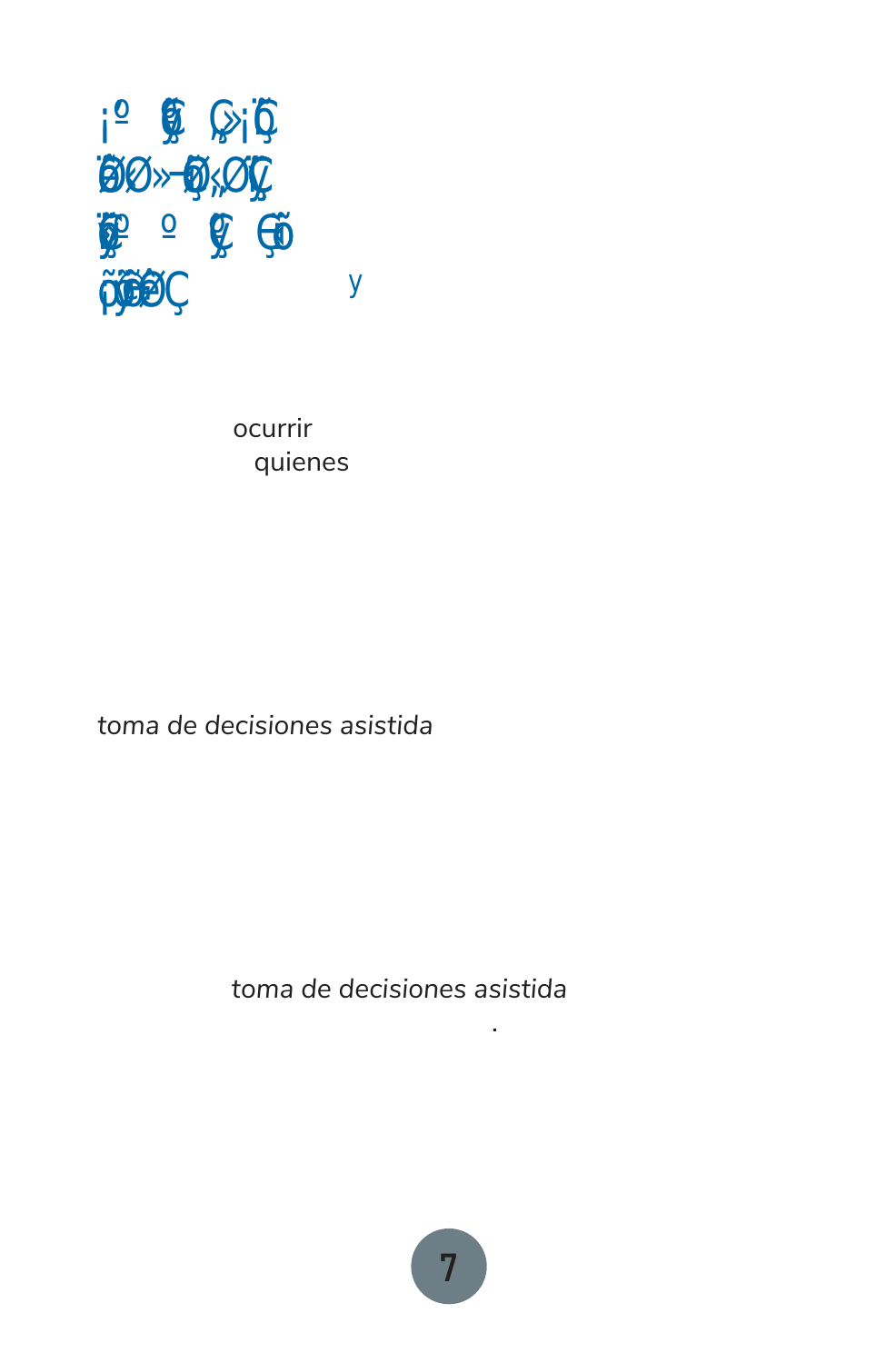

#### ELABORA UNA LISTA DE LOS ARTÍCULOS NECESARIOS EN UNA **EMERGENCIA**

Lo primero que debes hacer es pensar qué necesitas para superar una emergencia. Imagina que no tienes luz y que no puedes salir de tu hogar por los daños causados por una tormenta. ¿Qué necesitarías para sobrevivir durante una semana o más? ¿Qué cosas son absolutamente necesarias para subsistir?

Puedes emplear la toma de decisiones asistida en colaboración con personas en las que confías para que te ayuden a pensar y elaborar una lista de las cosas necesarias para permanecer sano y salvo.

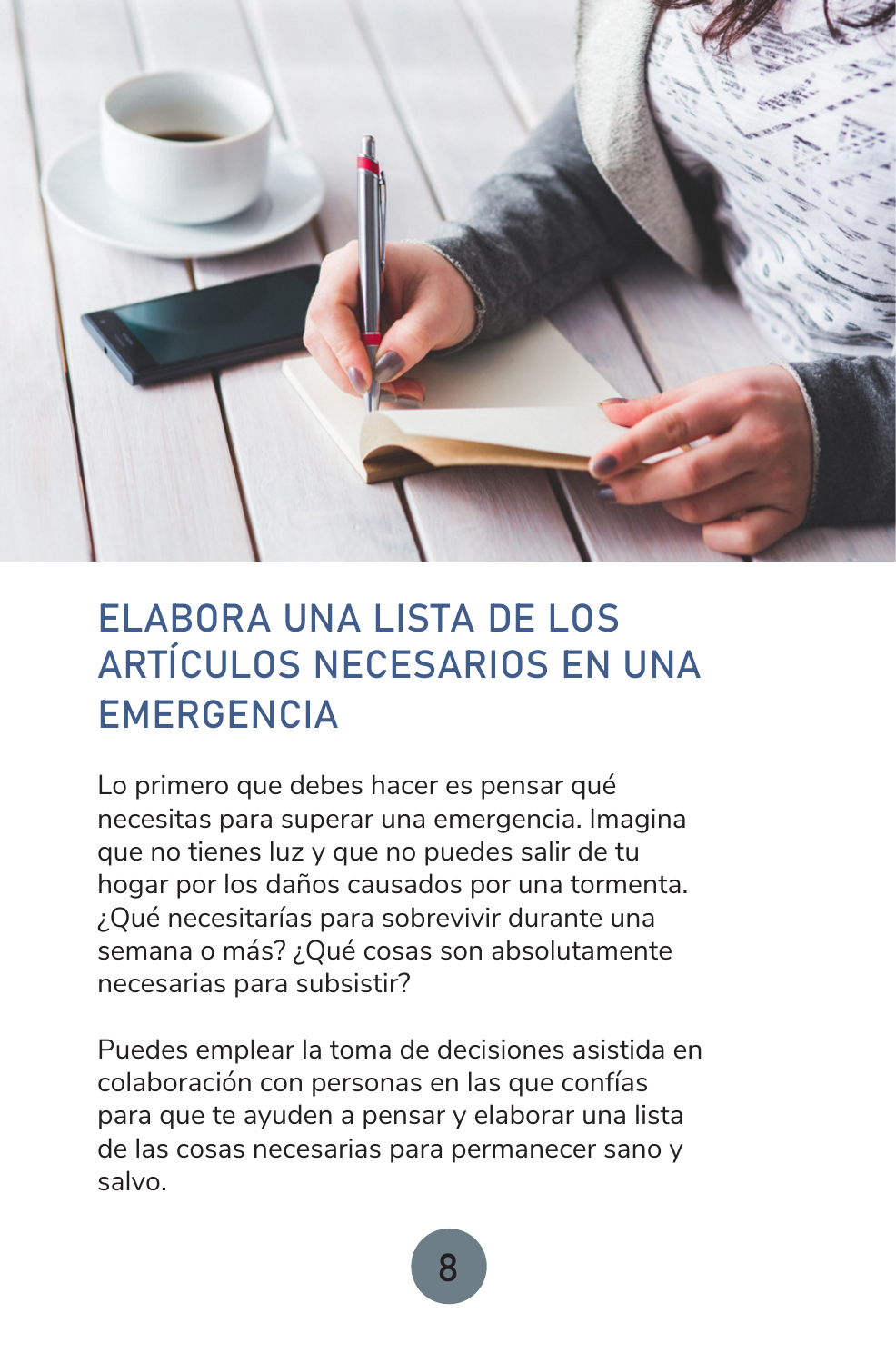We recommend that you include:

- Food and bottled water to last at least a week.
- A charger and battery pack for your cell phone, if you have one.
- A radio and batteries so you can listen for news updates.
- A first aid kit.
- Any equipment you need, like a wheelchair, hearing aid, eyeglasses, or other assistive technology, and supplies like batteries to keep them working.
- Your medicine and a list of the medicines you take, what you take them for, the dose you take, and how you can get refills.
- A copy of your insurance card.
- Supplies for your service animal, if you have one, for at least a week.

Once you've made your list, you should make sure that you have those things in your home at all times. That way, if you have to wait out a storm or other emergency in your home, you'll know you have what you need to get by until it's safe to leave.

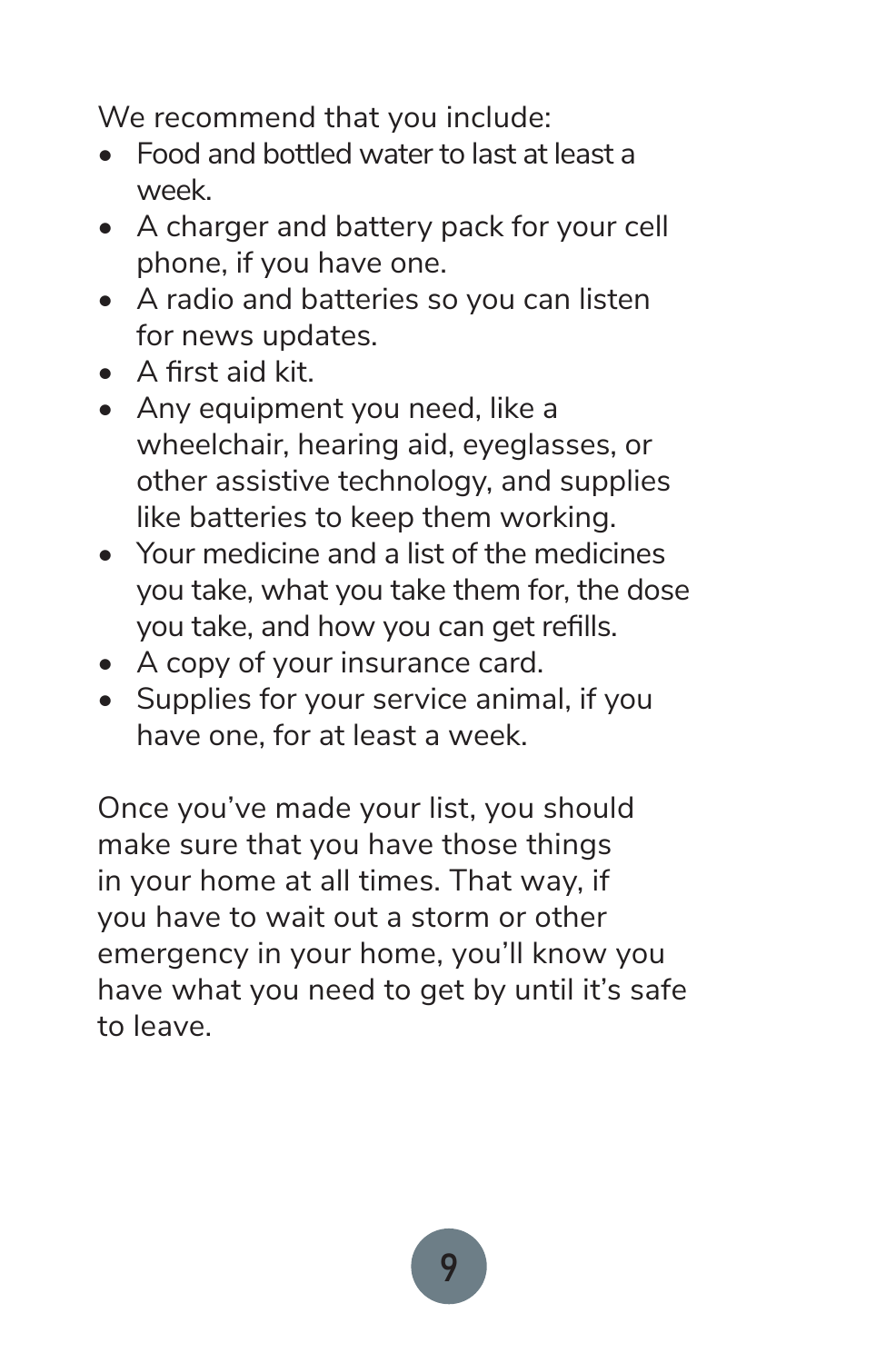

## MAKE A LIST OF YOUR SUPPORTERS

Your supporters are people you trust, who help you live your best life. They can be family, friends, neighbors, or professionals you work with like doctors, case managers, counselors, job coaches, or personal care attendants.

Think about who your supporters are and how they help you. For example: your doctors provide medical care and prescribe your medication. Your friends

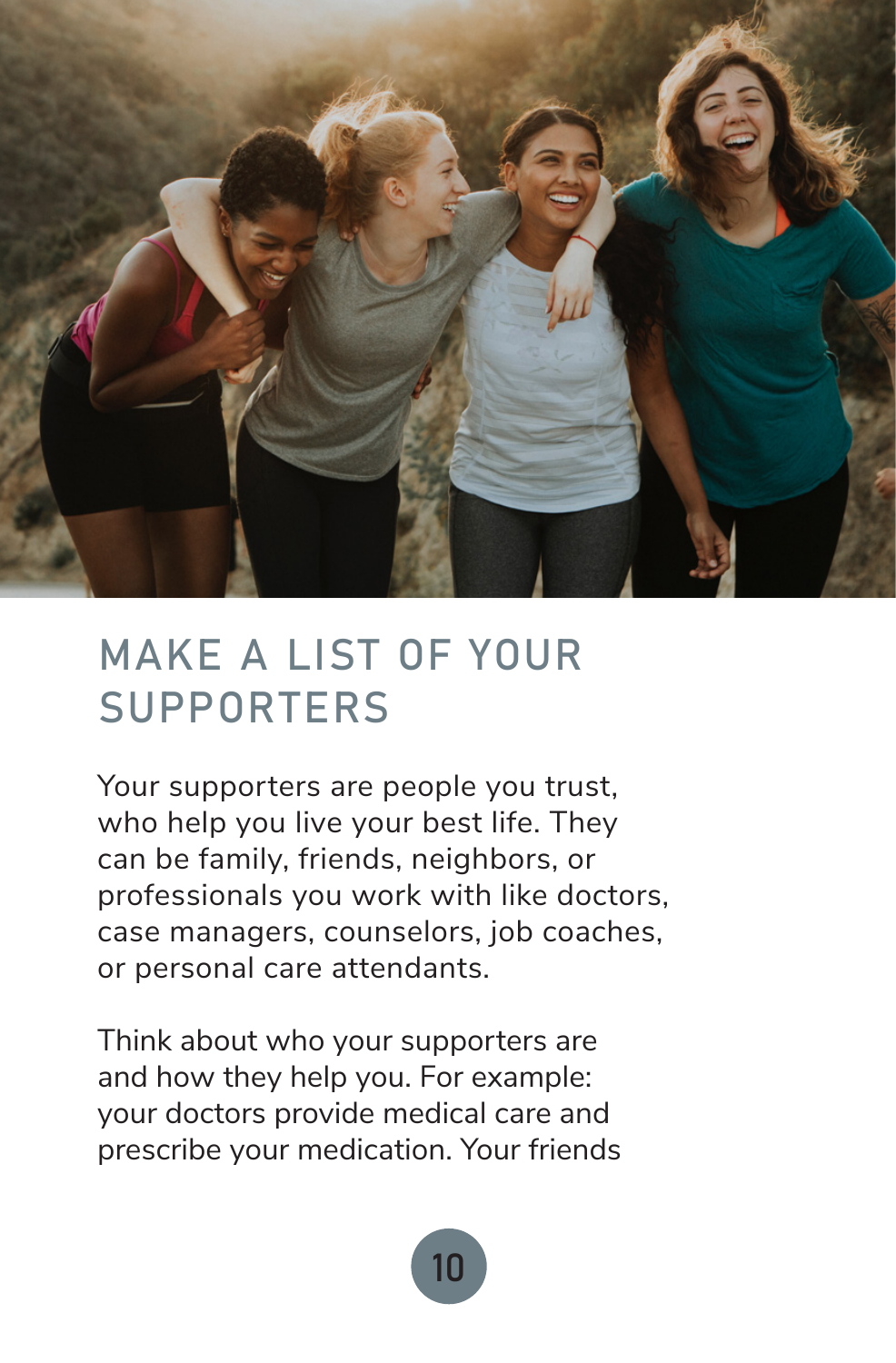and family members help you do things in the community and in your day-to-day life. Your personal care attendant helps you take care of yourself around the house and in the community. Your case manager helps you set up supports and take part in activities.

All of these people support you and can help you in an emergency. So, you should make a list of your supporters, how they help you, and how you can get in touch with them in an emergency.

Your list should include their name, address, telephone number, cell phone number and email.

For example, your list might say this for your doctor and personal care attendant:

**Dr. Jada Jackson** *Gives me medical care and prescribes my medicine* Address: 555 Main Street, Jefferson City, Missouri. Email: JadaJackson@DrJackson.com Office phone: 555-555-5555 Cell phone: 333-333-3333

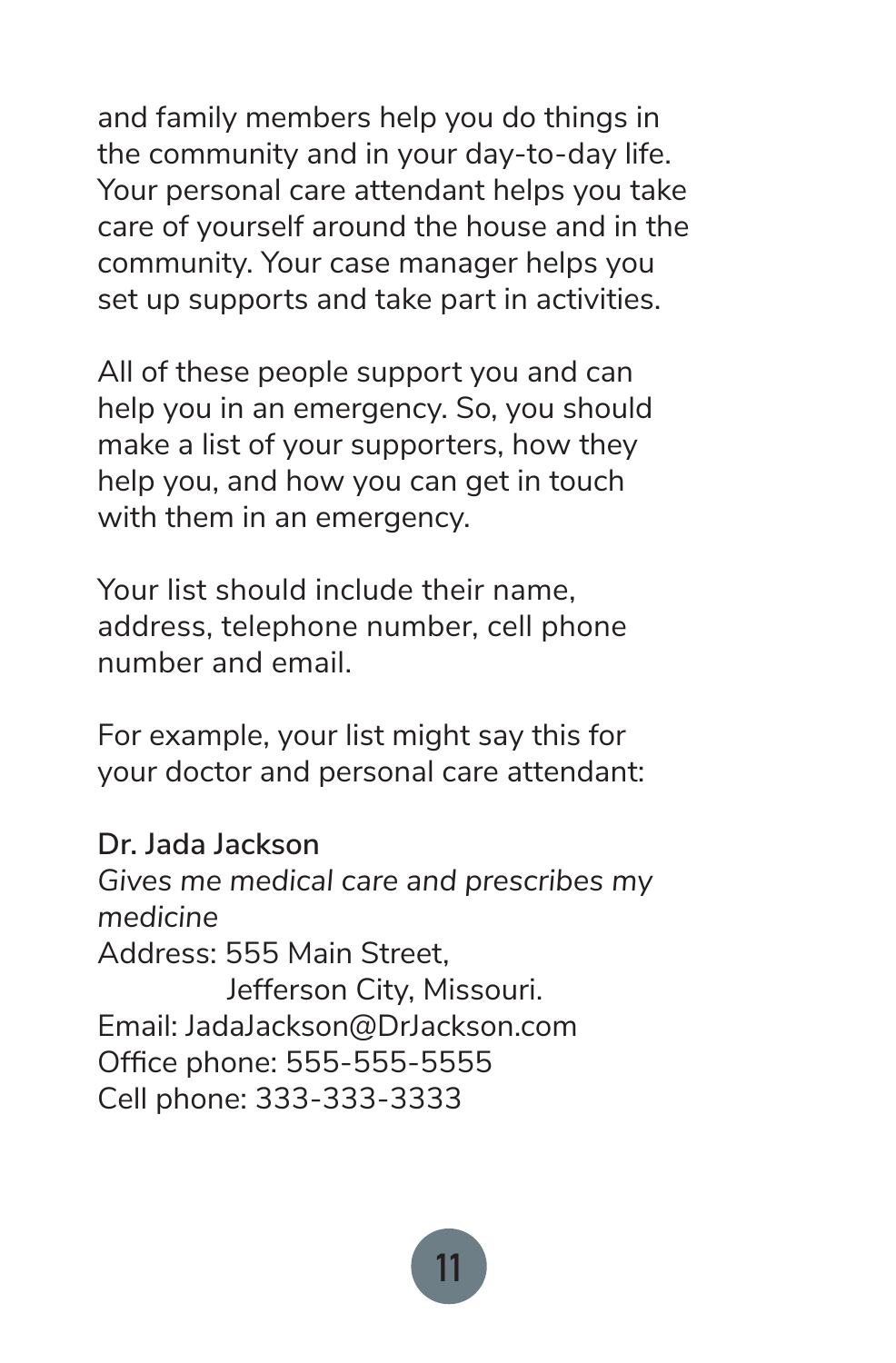**Thomas Jones, Personal Care Attendant.**  Helps me take care of myself in my home and in the community Address: 111 South Street, Jefferson City, Missouri. Email: TommyJones@email.com Office phone: 555-444-333 Cell Phone: 444-333-2222

You can use Supported Decision-Making to work with your supporters and make the list. They can help you identify people who should be on your list, talk to them about how they can help you and how you can get in touch with them in an emergency, and put the list together.

The "Setting the Wheels in Motion" quide<sup>4</sup>, at http://supporteddecisionmaking.org/sites/ default/files/Supported-Decision-Making-Teams-Setting-the-Wheels-in-Motion.pdf, has worksheets that can help make your list by thinking about the kinds of help you want, when you want it, and who you want to help you. The guide was designed to help parents work with their children with disabilities, but you can also use it work with the people in your life.

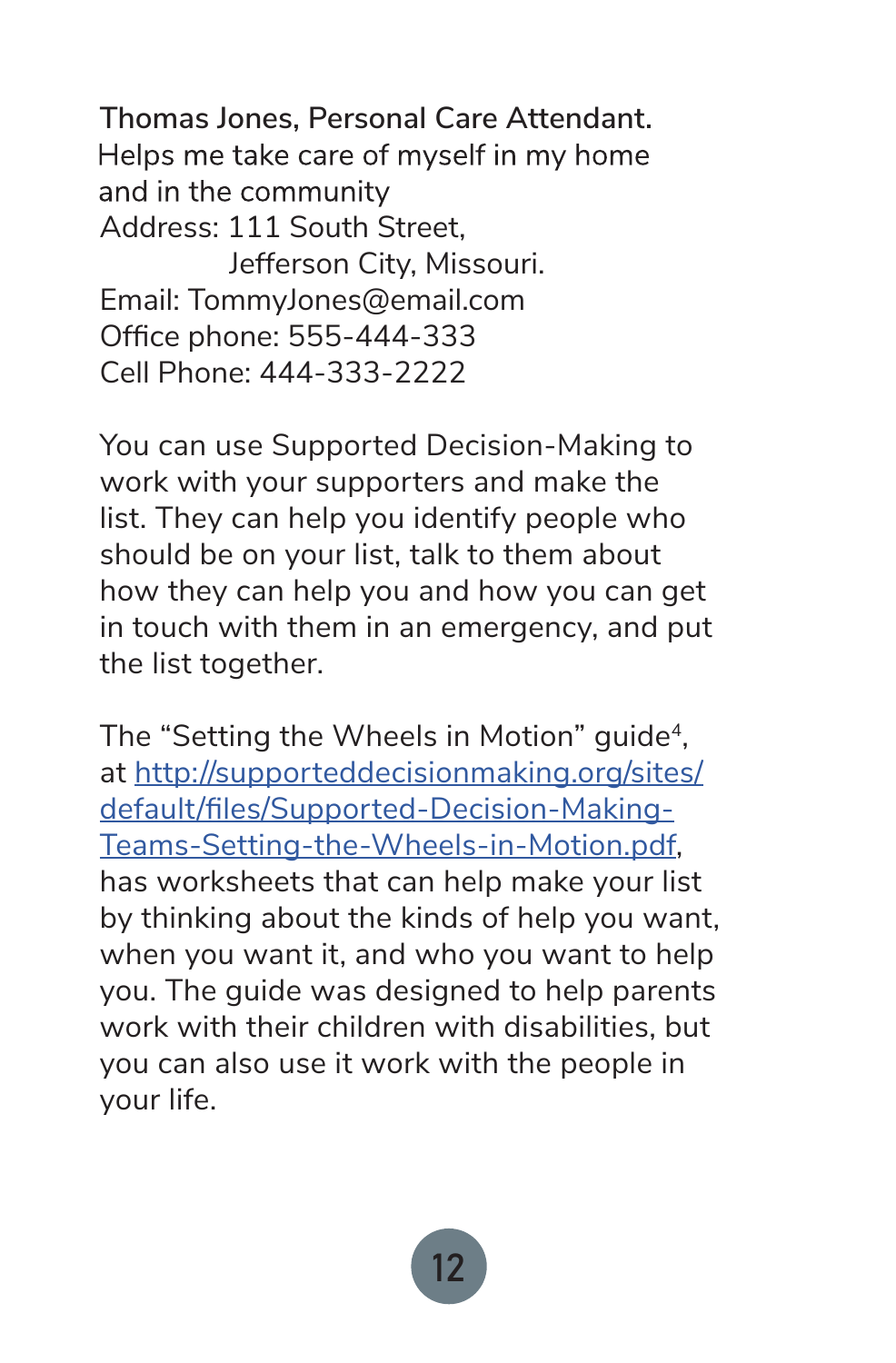

#### MAKE A "GO BAG"

In an emergency, you may have to leave your home in a hurry and go to a shelter. To prepare for those times, you should pack a bag or suitcase you can take with you that has the things that are the most important for your health and safety. We call this a "Go Bag."

This is another time to use Supported Decision-Making. Ask the people who know you best what you should have in your Go Bag. Your doctor can tell you the most important medications you take

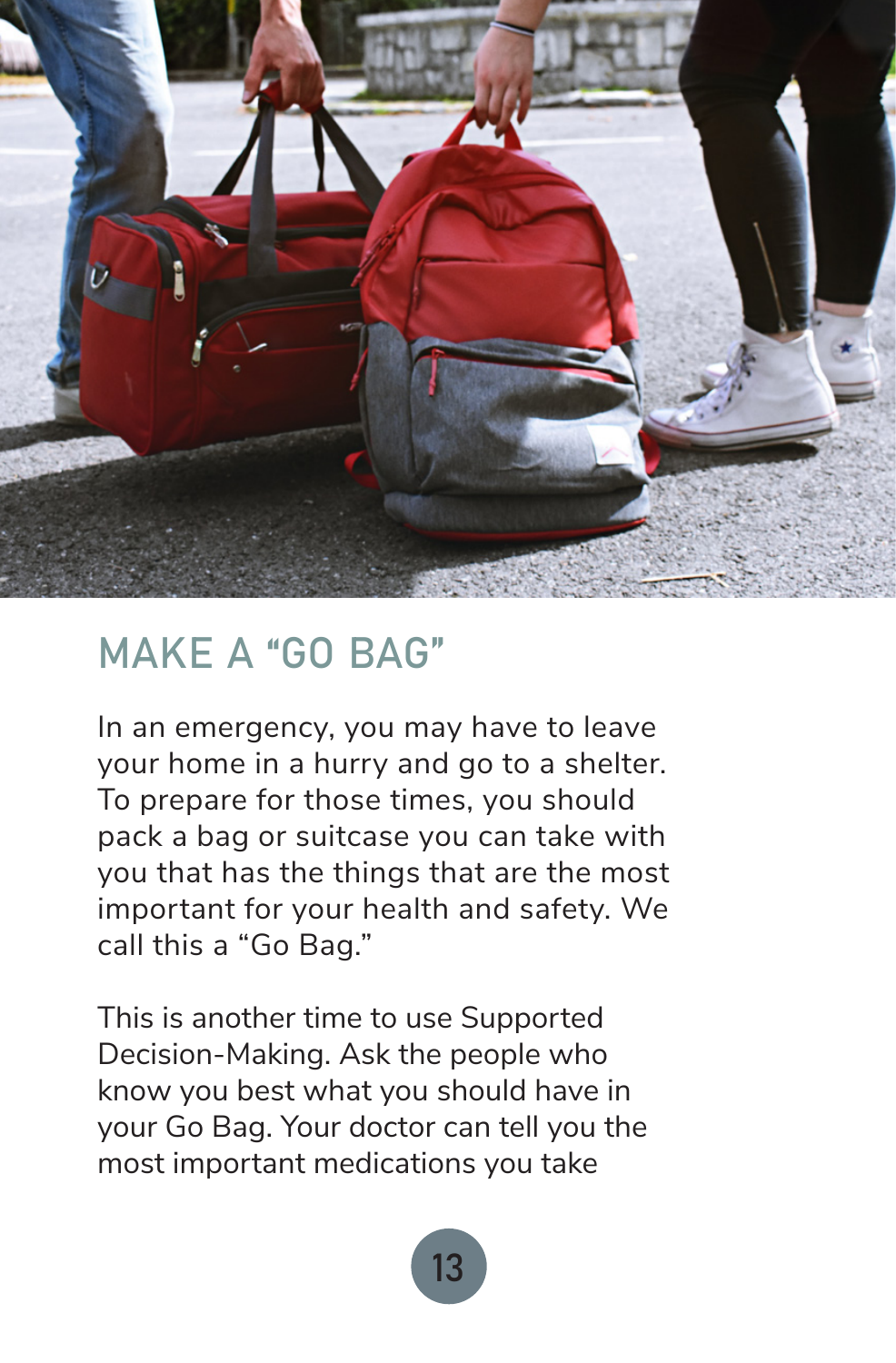and might give you an extra prescription for emergencies. Your counselors or case managers can help you make a list of the things you need to stay in touch with them, like an extra cell phone battery pack or a list of people you can contact.

We recommend that your Go Bag have, at least:

- Your medications and a list describing what they're for and how you can refill them in an emergency if you can't reach your doctor.
- A copy of your insurance card and identification material like a driver's license or some other form of ID.
- The list you made of your supporters and how to contact them.
- The list you made of the things you need for your health and safety.
- Communication devices, if you use them.
- Extra hearing aids, batteries, and glasses, if you use them.
- An extra cell phone charger or battery pack, if you use one.
- Some cash or credit cards.
- Extra clothes and personal hygiene supplies.
- Supplies for your service animal, if you have one.

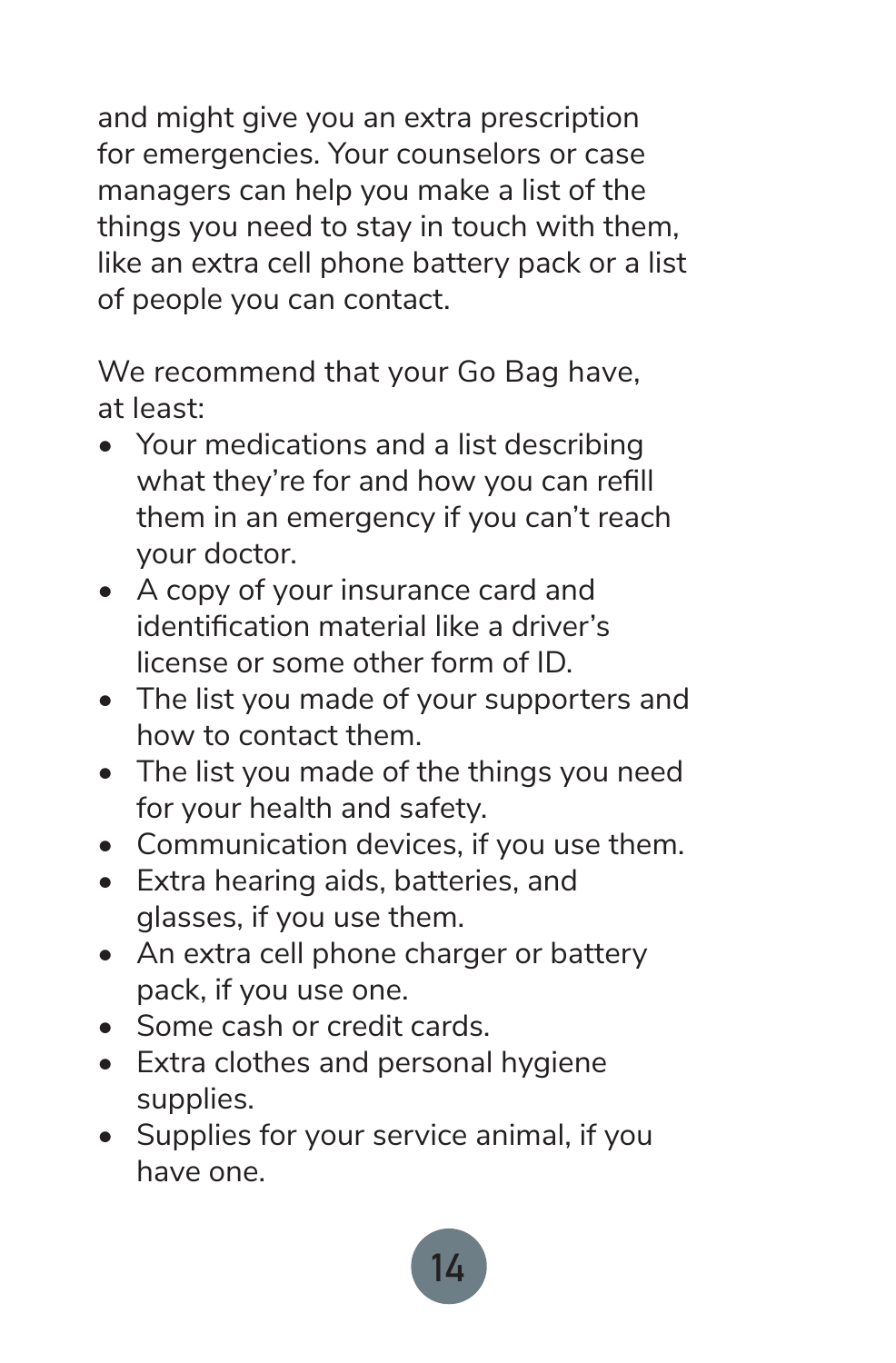After you've worked with your supporters to make the list of what you need for your Go Bag, make sure you have those things in your home either packed or kept in a place where you can pack them in a hurry. Also, you should review your Go Bag at least once a year or when you've had a change in your life or health to make sure it has what you need.

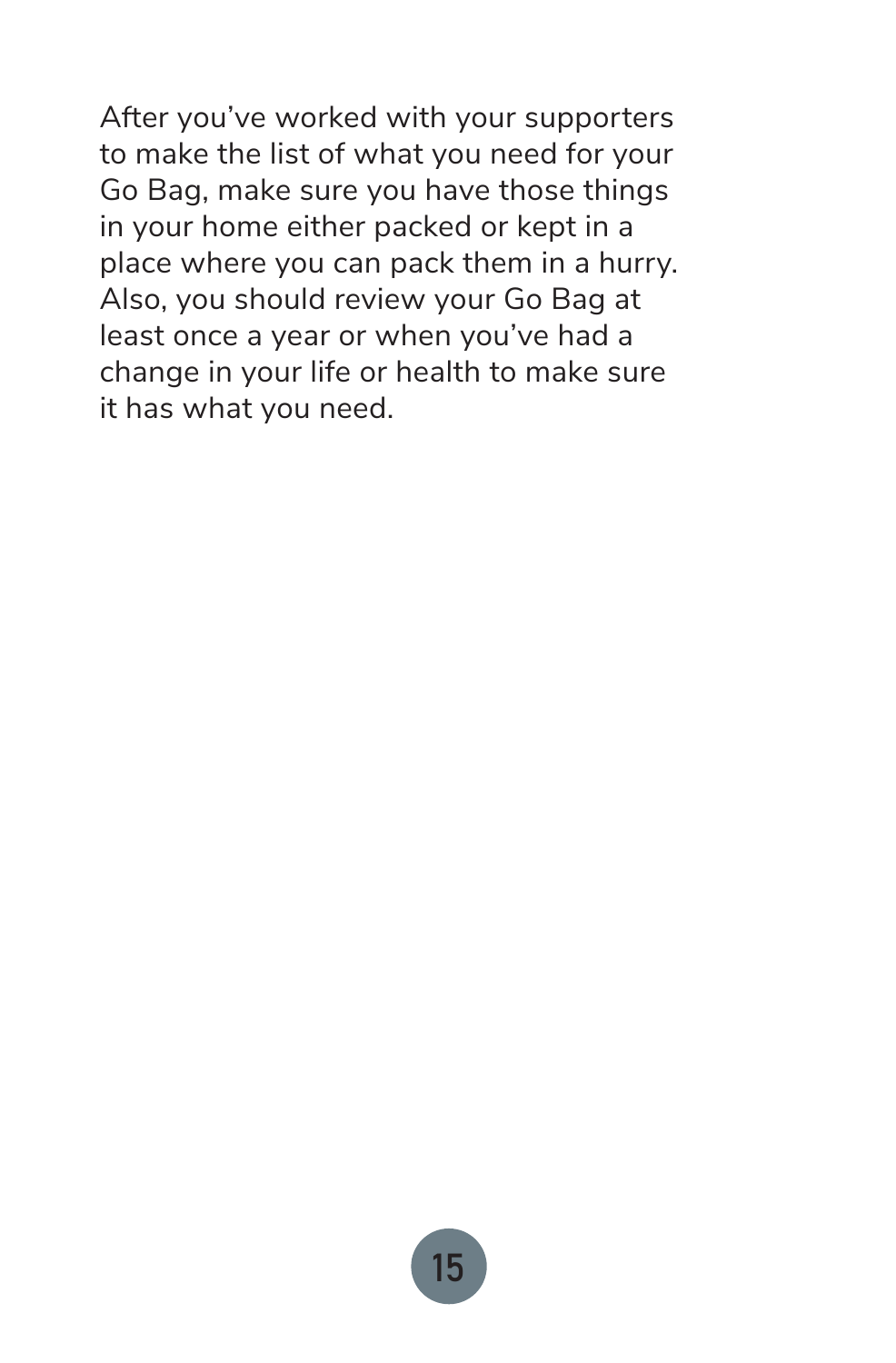# MAKE AN EMERGENCY PLAN AND PRACTICE IT!

As we said, emergencies are confusing and scary. When they happen, it may be hard to think or figure out what to do. That's why you should make a plan for emergencies and practice it with your supporters. That way, you'll know what to do, and how to do it, in an emergency.

You can use Supported Decision-Making to talk with your supporters about what they will do to help you in an emergency and how you'll be able to contact them. You should also work with them to develop back up-plans to make sure you'll be able to get what you need for your health and safety if you can't get in touch with them. For example, ask your doctors for the name and telephone number of another doctor in case you can't reach them and need a refill of your medicine.

We recommend that you include the following things in your Emergency Plan:

- Where you will go in an emergency and how you can get there.
- What you will take with you.

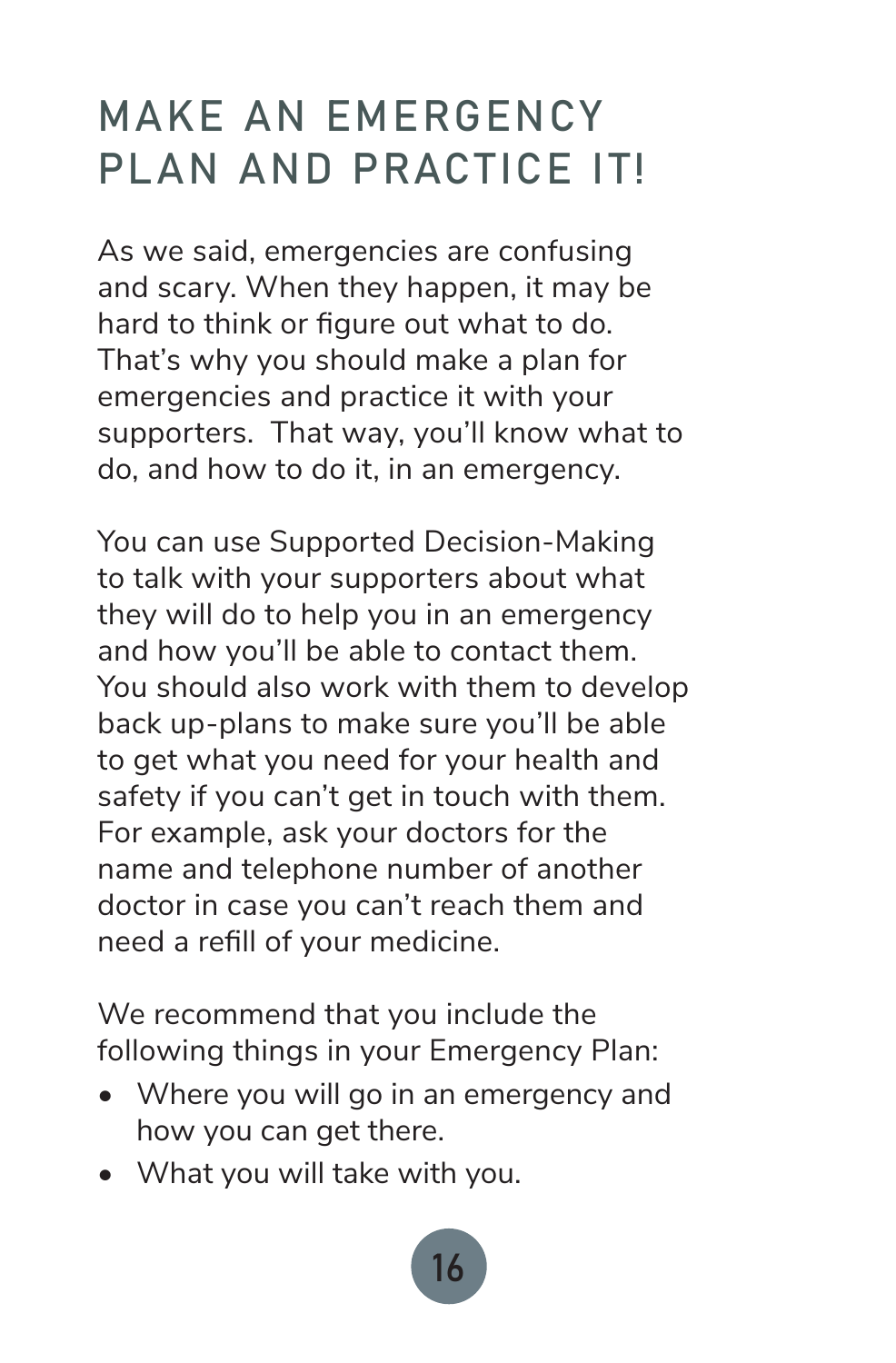- The place where you and your supporters will meet in an emergency. If you're not able to go there, how you'll contact your supporters to tell them where you are and to find out where they are.
- How you'll make sure your supporters have up-to-date versions of the lists you made of the things you need and the contact information for your other supporters.
- A list of people who will contact you in an emergency to make sure you're ok.
- The names and contact information of people you can contact for support if you can't reach your supporters.
- A list of the things you'll need if you have to evacuate to a shelter and where you keep them or can find them
- How you'll get medicine, food, and other supplies while you're out of your home.
- How you can take care of your service animal, if you have one, while you're out of your home.

Once you've developed your Emergency Plan, practice it! Work with your supporters to set up "dry runs" where you pretend it's an emergency and you have to go to a shelter, or you're stuck in your

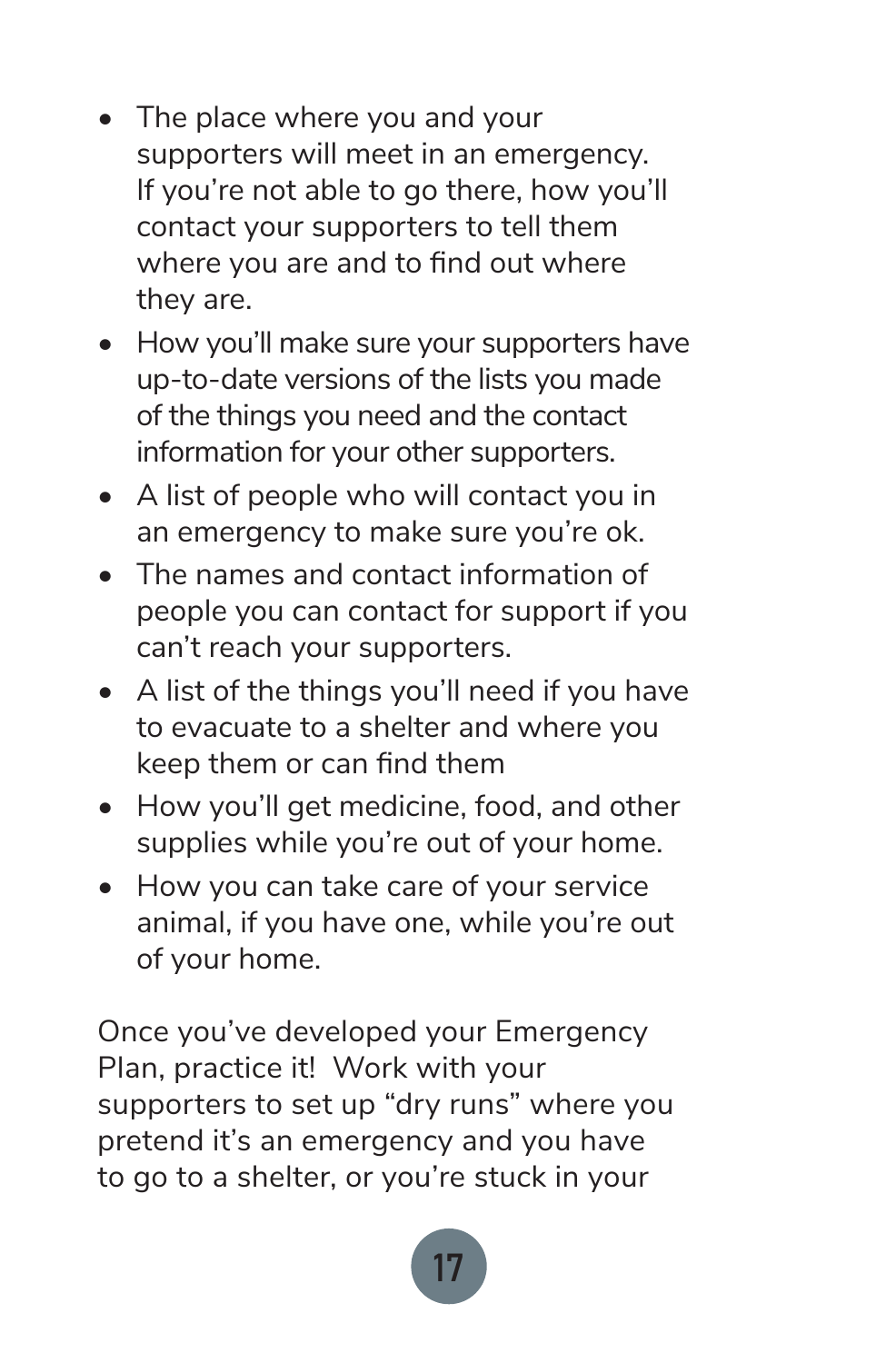home. Practice packing your Go Bag. Go through your supplies so you know that you have what you need if you can't leave your home. Check your lists of supporters and the things you need to confirm that they're up to date and your supporters have them.

We recommend that you practice your Emergency Plan regularly and take part in any emergency exercises in your community. You should also review your plan and update it whenever you've had a change in your life or health. That way, when the next emergency happens, you'll be sure that your information is up to date and that you and your supporters know what to do and how to do it!

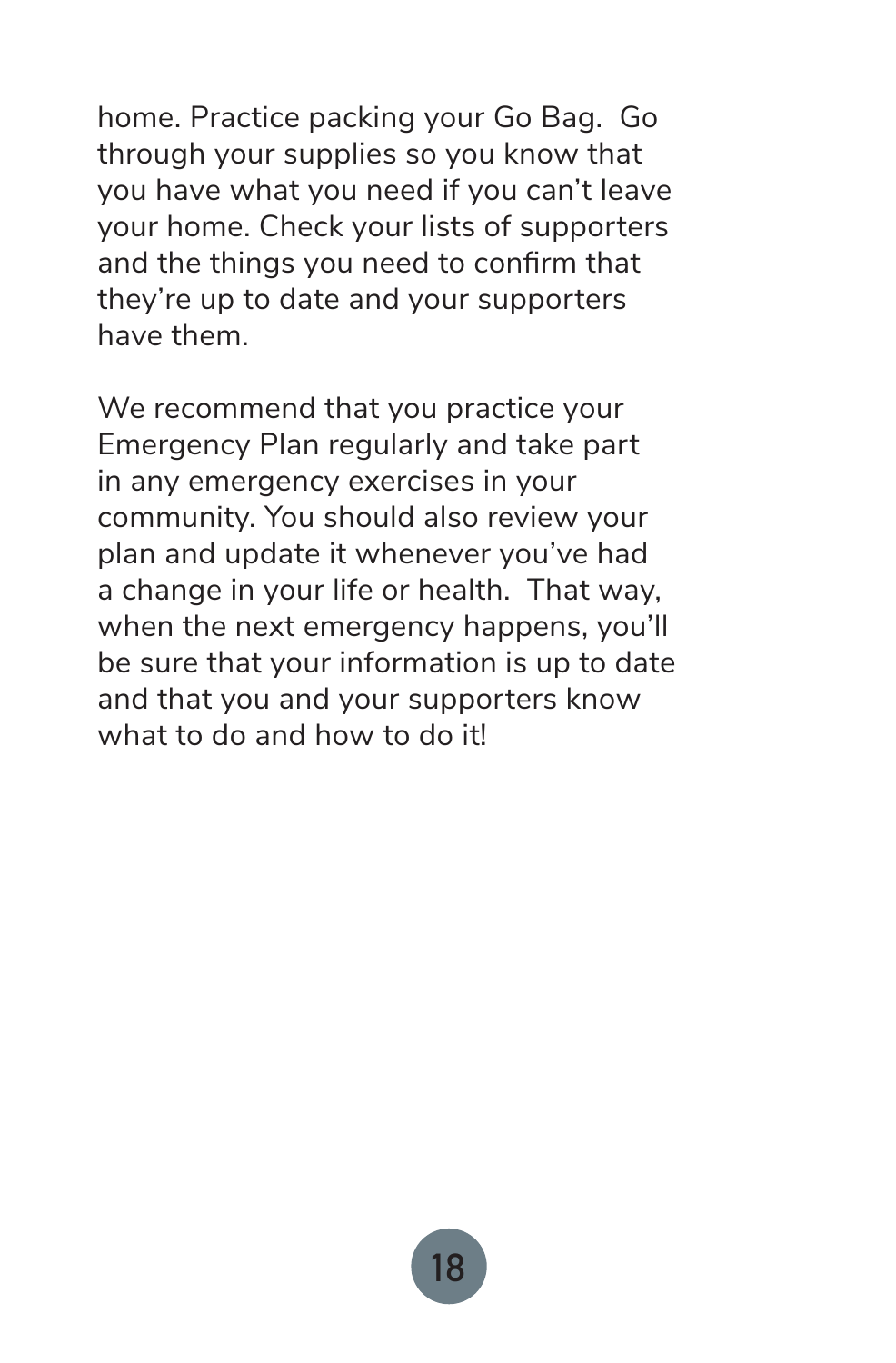# LEARN ABOUT AND CONTACT EMERGENCY SERVICES IN ADVANCE

In an emergency, first responders will be helping and rescuing people. Shelters will be setting up and making sure they have supplies. Paramedics and hospitals will be working overtime to take care of people who are hurt. In all that chaos, they may not know how to help you or have the time to learn the best ways to support you.

Therefore, we recommend that you use Supported Decision-Making to learn about and reach out to emergency workers in advance to make sure they know who you are, what you need, and the best ways for you to work with them. You can find the contact information for the Local Emergency Management Agency for your county here: https://sema.dps.mo.gov.

We also recommend you contact your local fire department, ambulance services, and the Red Cross. You find the Red Cross serving your area here: https://www.redcross.org/ find-your-local-chapter.html.

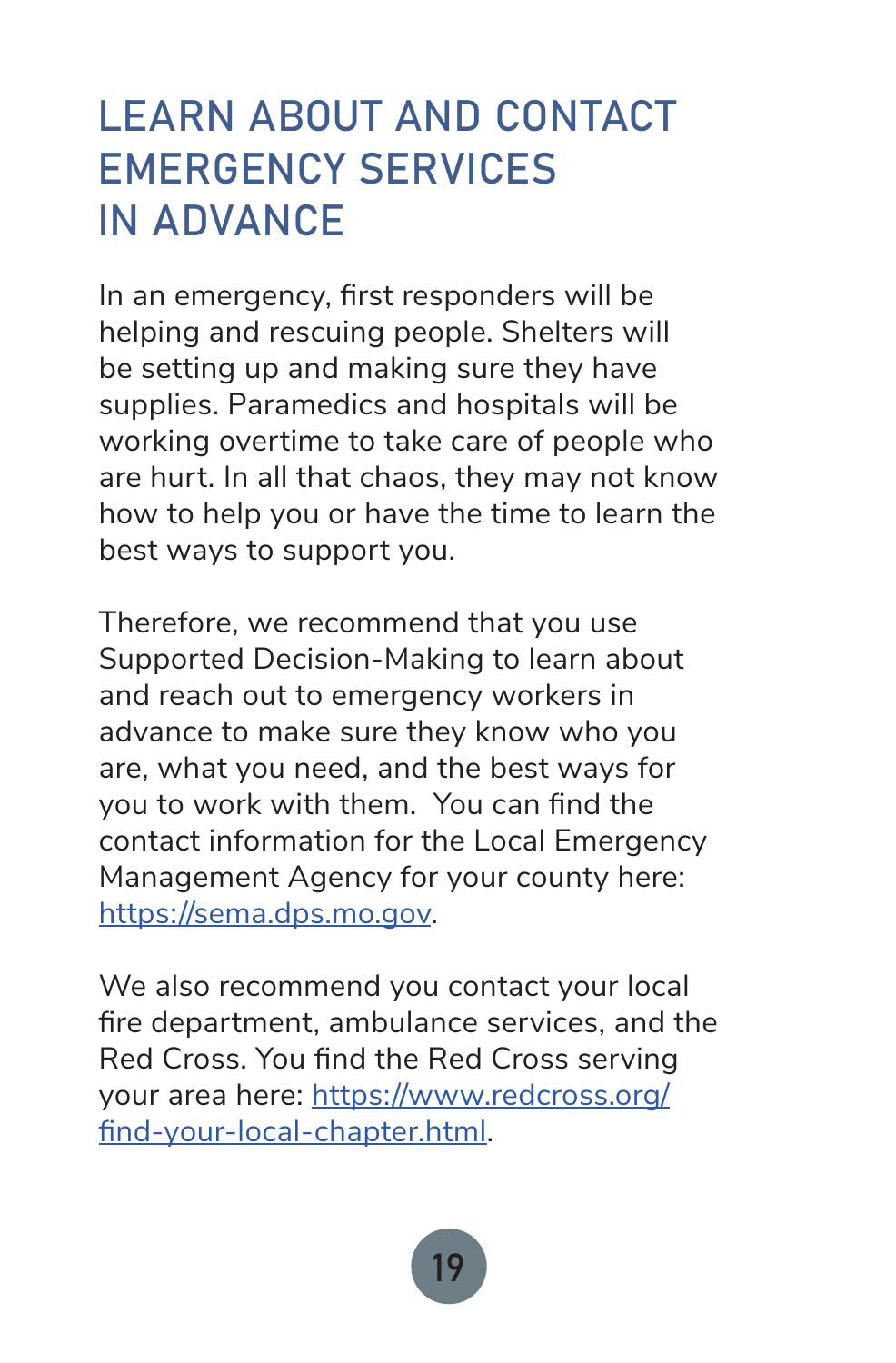If you need accessible transportation or have a service animal, let them know. Give them the lists of your supporters and the things you need in an emergency.

You should ask them to keep your information on file. When you practice your Emergency Plan, ask if they have your information and go over it with them again. That way, they'll be prepared to help you in an emergency. Also, ask them what you can do to help them be prepared for you.

Finally, you should learn about and plan to use the Federal Emergency Management Agency's Disaster Case Management Program. When the President declares that an area has been in a disaster, the program helps people in those areas work with case managers to set up a recovery plan. You can learn more about the Program here: https://www.youtube.com/ watch?v=jnjmTi0LC7o

By working together and supporting each other, you'll make sure that they can help you stay safe and healthy!

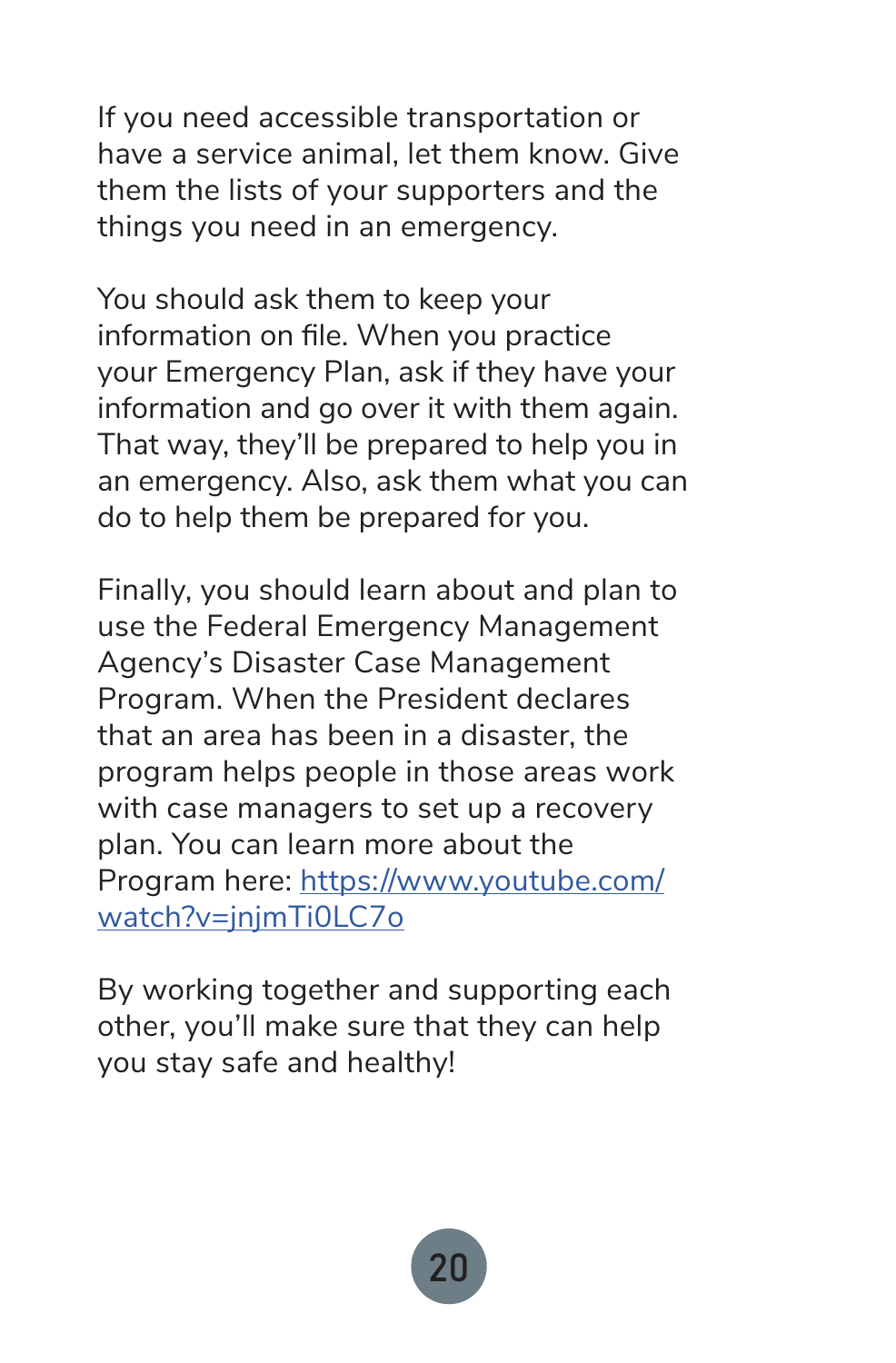### References

- 1. Blanck, P. & Martinis, J. (2015). "The right to make choices": The national resource center for SDM. Inclusion 3(1), 24-33.
- 2. Wehmeyer, M.L., & Schwartz, M, (1997). Self-determination and positive adult outcomes: A follow-up study of youth with mental retardation or learning disabilities. Exceptional Children, 63(2), 245-255; Khemka, I., Hickson, L., & Reynolds, G. (2005). Evaluation of a decision-making curriculum designed to empower women with mental retardation to resist abuse. American Journal on Mental Retardation, 110(3), 193-204.
- 3. There are many guides that can help you prepare for an emergency. These include: Missouri Developmental Disabilities Council. (n.d.) Preparedness begins with you. Retrieved from: file:///C:/Users/BBI%20ADMIN/Downloads/Preparedness-Beginswith-You%20(1).pdf

FEMA. (n.d.) Preparing for disaster for people with disabilities and special needs. Retrieved from: https://www.redcross.org/content/dam/redcross/atg/PDF\_s/ Preparedness\_\_\_Disaster\_Recovery/General\_Preparedness\_\_\_Recovery/Home/ A4497.pdf

American Red Cross. (n.d.) Disaster safety for people with disabilities. Retrieved from: https://www.redcross.org/get-help/how-to-prepare-for-emergencies/disaster-safetyfor-people-with-disabilities.html.

4. Francisco, S. & Martinis, J. (n.d.) Supported decision-making teams: Setting the wheels in motion. Retrieved from: http://supporteddecisionmaking.org/sites/default/ files/Supported-Decision-Making-Teams-Setting-55the-Wheels-in-Motion.pdf,